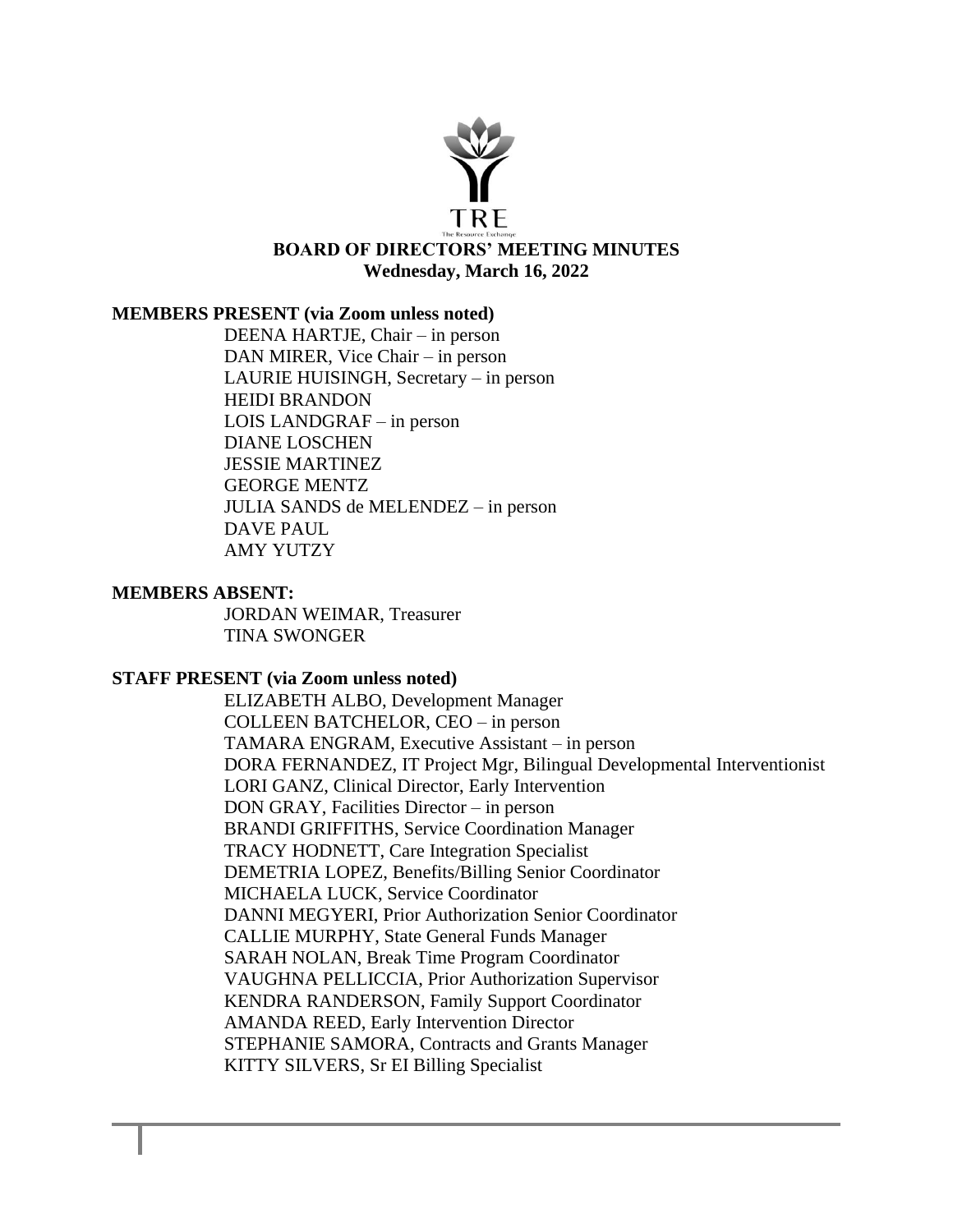2 The Resource Exchange Board of Directors' Meeting Minutes March 16, 2022

> GINGER STRINGER, Physician and Community Outreach Specialist LAURA THOMAS, Service Coordination Director NANCY VIGIL, Navigation and Quality Director JULIE WHITE, Marketing and Communications Manager HEATHER WHITWORTH, CFO JACKIE WOODS, Human Resources Director

### **GUESTS (via Zoom unless noted)**

CHRIS CIPOLETTI, Cipoletti Consulting – in person PAULINE DAVIS, Logan, Thomas & Johnson INDY FRAZEE, The Independent Center CALVIN LOGAN, Logan, Thomas & Johnson TAMARA TRUJILLO, Goodwill Colorado TINA, Unknown

### **I. CALL MEETING TO ORDER**

The regular meeting was called to order at 7:30 am by Chair Deena Hartje.

### **II. PUBLIC COMMENTS**

None

# **III. MISSION MOMENT**

Tracy Hodnett, TRE Care Integration Specialist shared information on TRE's Cross System Care Integration Program Pilot. This program is a three-year pilot under a grant from Colorado Springs Health Foundation. The pilot began with a partnership with Peak Vista and Developmental Disabilities Health Center.

Cross System Care Integration is an approach to care alignment and coordination of services across complex systems. This team approach involves all individuals and agencies serving the individual with a disability to better understand and receive culturally competent medical care and improved health outcomes.

Currently, Sunrise Health Care is the only medical practice involved with the program. Their practice serves 63 clients who are associated with TRE services.

Ms. Hodnett then shared a success story. The coordination of services resulted in better health outcomes and a better living situation for this individual.

Other partners in the pilot program are Health TeamWorks (consulting firm) and University of Colorado Anschutz Medical Campus (assisting with follow-up and quantitative data).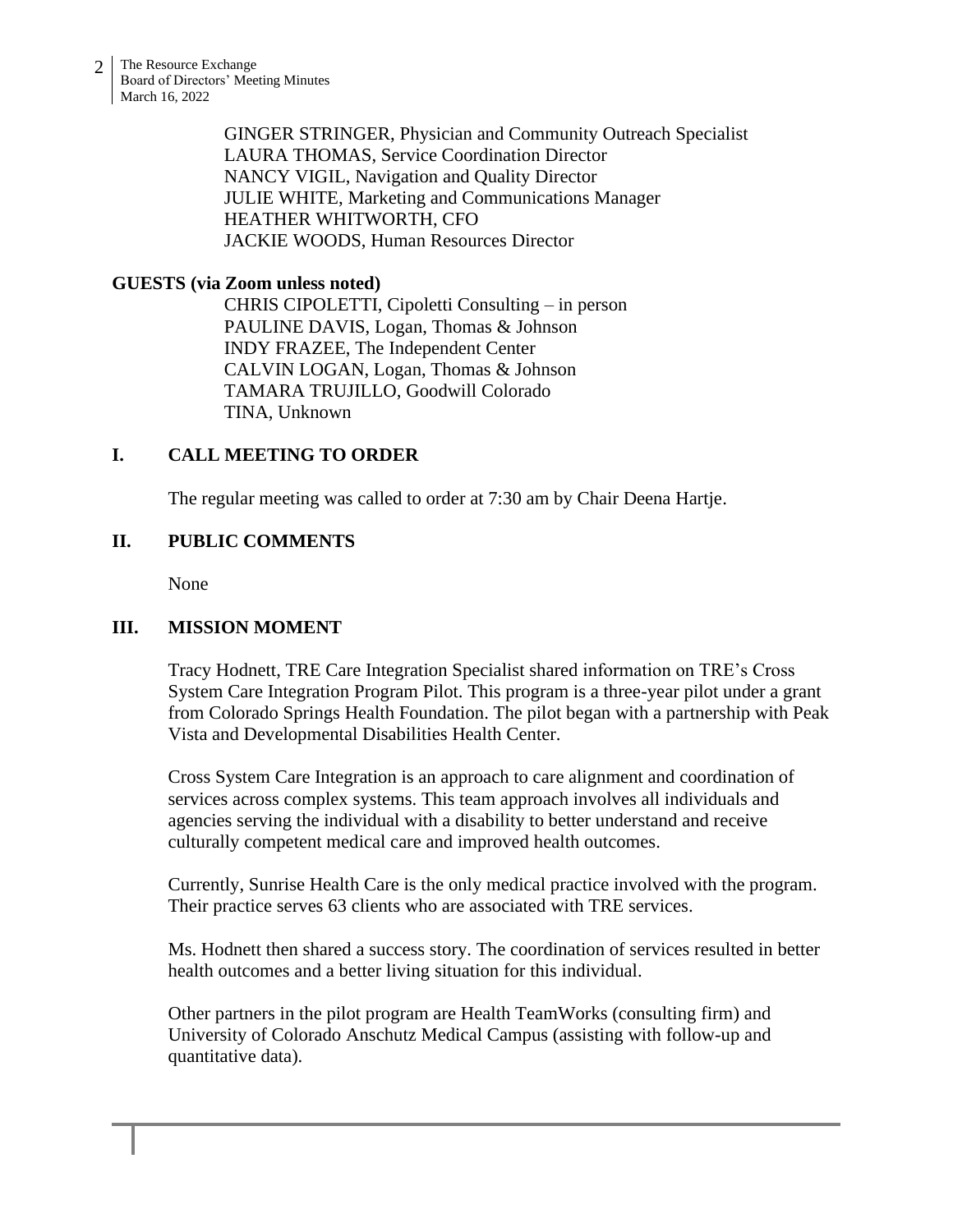Next steps include evaluation of current practices - bringing positive value to client and other parties on the team, refining coordination of services and then adding more medical practices to the pilot.

(*The PowerPoint presentation is incorporated into these minutes by reference and can be found in the March 16, 2022 Board records for further review.)*

# **IV. STRATEGIC FOCUS – Organizational Health**

Colleen Batchelor, CEO reviewed the dashboard highlighting the priorities for FY2022 and future. The Executive Team will report to the staff of TRE and Board of Directors at least quarterly on the progress of work outlined in the Strategic Plan.

CEO Batchelor and members of the Executive Team reported on work being done and/or planned in the areas of Staff Retention and Engagement and Organizational Structure. Tactics, data points, review and metrics to measure success were reviewed in detail.

Data showing turnover, number of people served, reasons for turnover, and responses and changes implemented beginning FY2019 through February of 2022 were reviewed with the group. Overall agency percentages for FY2020 showed a turnover rate of 21.4%, FY2021 was 30.3%, and current fiscal year at 14.5%.

Numerous Administration positions have transitioned during this time. Replacement or new positions in Administration to be added in the near future include Controller, IT Coordinator and Strategy and Culture Specialist.

Jackie Woods, HR Director reviewed TRE's Cultural Roots developed from the CultureWise approach to help define fundamentals/behaviors/actions that TRE staff should strive for when interacting with others. An overview of the detailed plan for rollout (beginning in April) to all staff was shared.

CEO Batchelor added that the strategic plan dashboard will be posted and updated at least quarterly on the Board of Directors' Teams site and agency SharePoint site. Also, several projects are being worked on with Wipfli that will assist TRE in obtaining information and analyzing data in real time in order to be responsive to identified trends or issues in a timely manner.

(*The PowerPoint presentation is incorporated into these minutes by reference and can be found in the March 16, 2022 Board records for further review.)*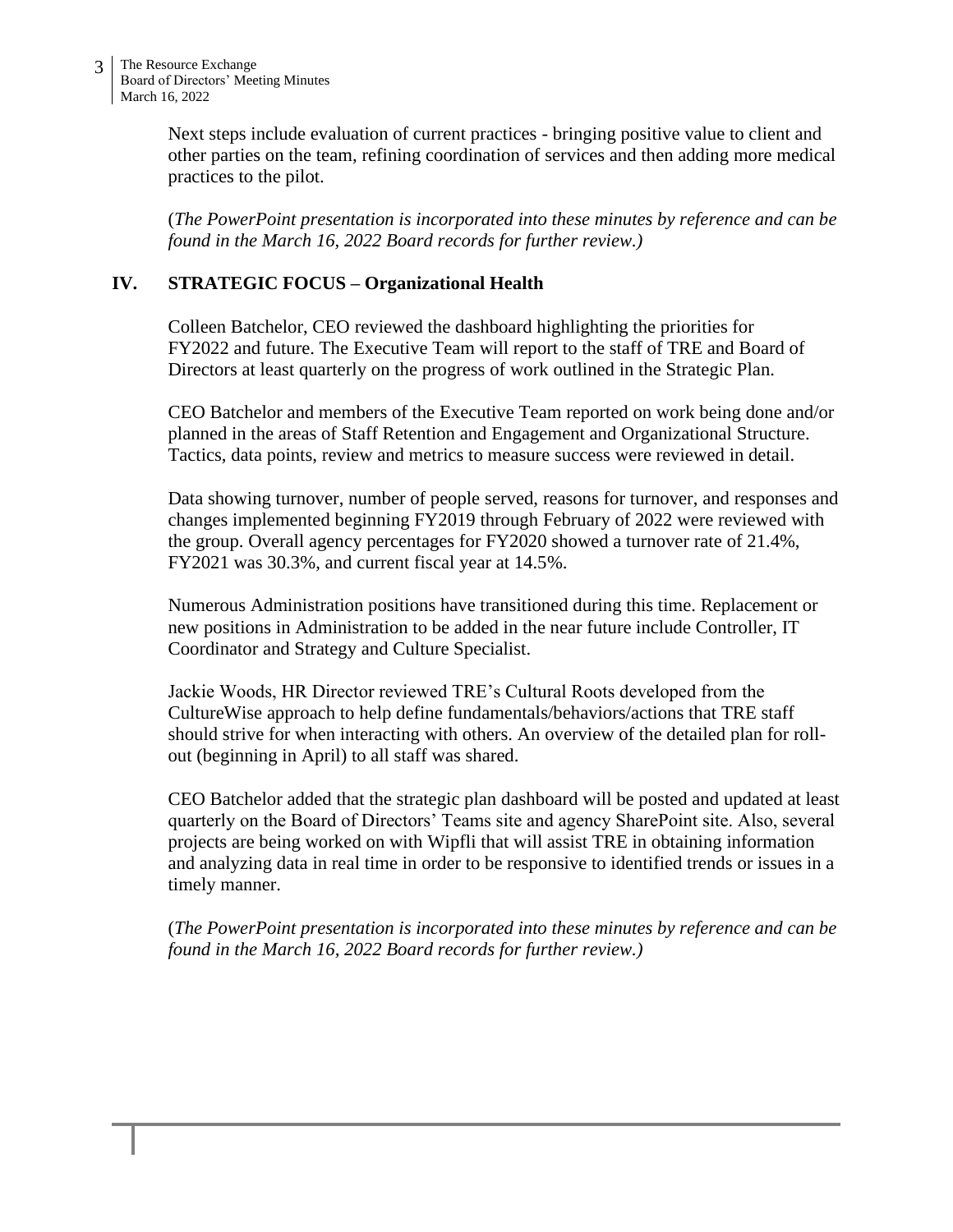# **V. CONSENT AGENDA**

**A MOTION WAS MADE BY HEIDI BRANDON, SECONDED BY LOIS LANDGRAF TO ACCEPT AND APPROVE THE ITEMS PRESENTED ON THE CONSENT AGENDA (TRE Board of Directors' Meeting Minutes dated February 16, 2022 and Community Engagement Meeting Minutes dated March 4, 2022.** *Motion unanimously approved***.**

# **VI. BOARD COMMITTEE REPORTS**

a. Finance and Investment Committee (FIC) *TRE Financial Statement Review (February 2022)* The Committee welcomed Jessie Martinez to the group.

### Income Statement-

Dan Mirer, Vice Chair reported a gain of \$108,333 which reduced our fiscal year deficit to \$1,95,476. The main reasons for the deficit are:

- Deferral of revenue for Single Entry Point (SEP).
- Overspending to contract for Community Centered Board (CCB).
- Staffing is trending very closely to full capacity.
- EI Colorado is mostly up to date with payments.
- TRE will likely not break even this fiscal year. The deficit may be in excess of what was budgeted. TRE will continue to adjust operations to work within funding definitions.

Balance Sheet-

• A Strategic Capital Spending line item has been added so that expenditures against the funds identified as strategic capital can be more easily tracked.

Audit-

- Financial audit findings for FY2021 will be reported at this meeting.
- The single audit should be complete by early next week.

# 6385 Corporate Drive LLC-

Nothing of note to report. The group anticipates a new tenant lease to be signed soon with occupancy to begin in June 2022.

# Wipfli Initiatives – Funding Request-

The strategic capital plan in the amount of \$380,000 was approved in December 2021. The following two projects are moving forward with a cost against the plan amount of \$65,000 – 1) Database assessment which looks at all data systems that TRE is required to maintain per contract obligations. This assessment will determine if there is a more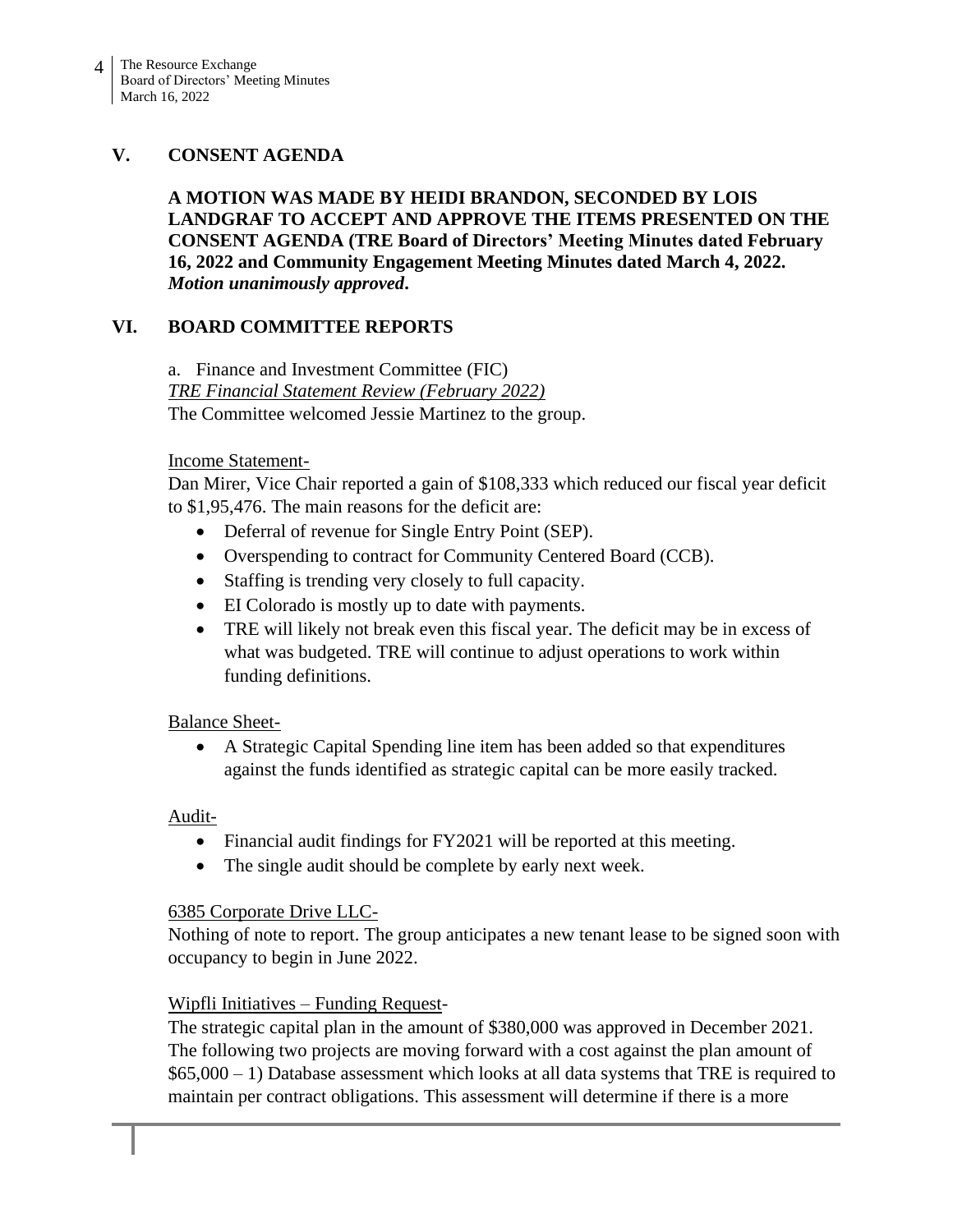streamlined method of gathering this information; and 2) Idea Discovery-Customer Experience Evaluation is a real time customer experience process that will assist TRE in identifying trends that could improve outcomes for people in services.

# **THE FINANCE AND INVESTMENT COMMITTEE RECOMMENDS APPROVAL OF \$65,000 FROM THE STRATEGIC CAPITAL BUDGET FOR THE DATABASE ASSESSMENT AND IDEA DISCOVERY PROJECTS.** *Motion unanimously approved.*

# **A MOTION WAS PRESENTED BY THE FINANCE AND INVESTMENT COMMITTEE TO APPROVE THE FINANCE AND INVESTMENT COMMITTEE'S REPORT AS PRESENTED.** *Motion unanimously approved.*

### *Independent Financial Audit Exit Presentation (FY2021)*

Heather Whitworth, CFO introduced Calvin Logan and Pauline Davis, Logan, Thomas & Davis. Mr. Logan reviewed information on their findings from the FY2021 Consolidated Financial Statements and Independent Auditor's Report. *(This report is available for review at [www.tre.org\)](http://www.tre.org/).*

Mr. Logan encouraged the Board of Directors to review the notes included in the audit report. These notes provide important information on current and upcoming TRE's financial and regulatory requirements.

The Governance Letter was reviewed and will be provided in final format when the single audit is complete.

TRE received an unqualified opinion, which is the best type of opinion to receive from an audit.

The single audit will be finalized next week and will be distributed at that time.

Mr. Logan and Ms. Davis thanked Heather Whitworth, CFO, Nancy Vigil, Director of Navigation and Quality and their staff for providing information for the audits in a timely and well-organized manner.

### b. Nominating Committee

Julia Sands de Melendez again welcomed Jessie Martinez to the Board of Directors. Chair Hartje reported that the Board of Directors held an email vote on February 28, 2022 approving the nomination of Mr. Martinez to the Board of Directors.

Members from the committee will be meeting with a prospective candidate in April, and preliminary discussions are on-going with another possible candidate.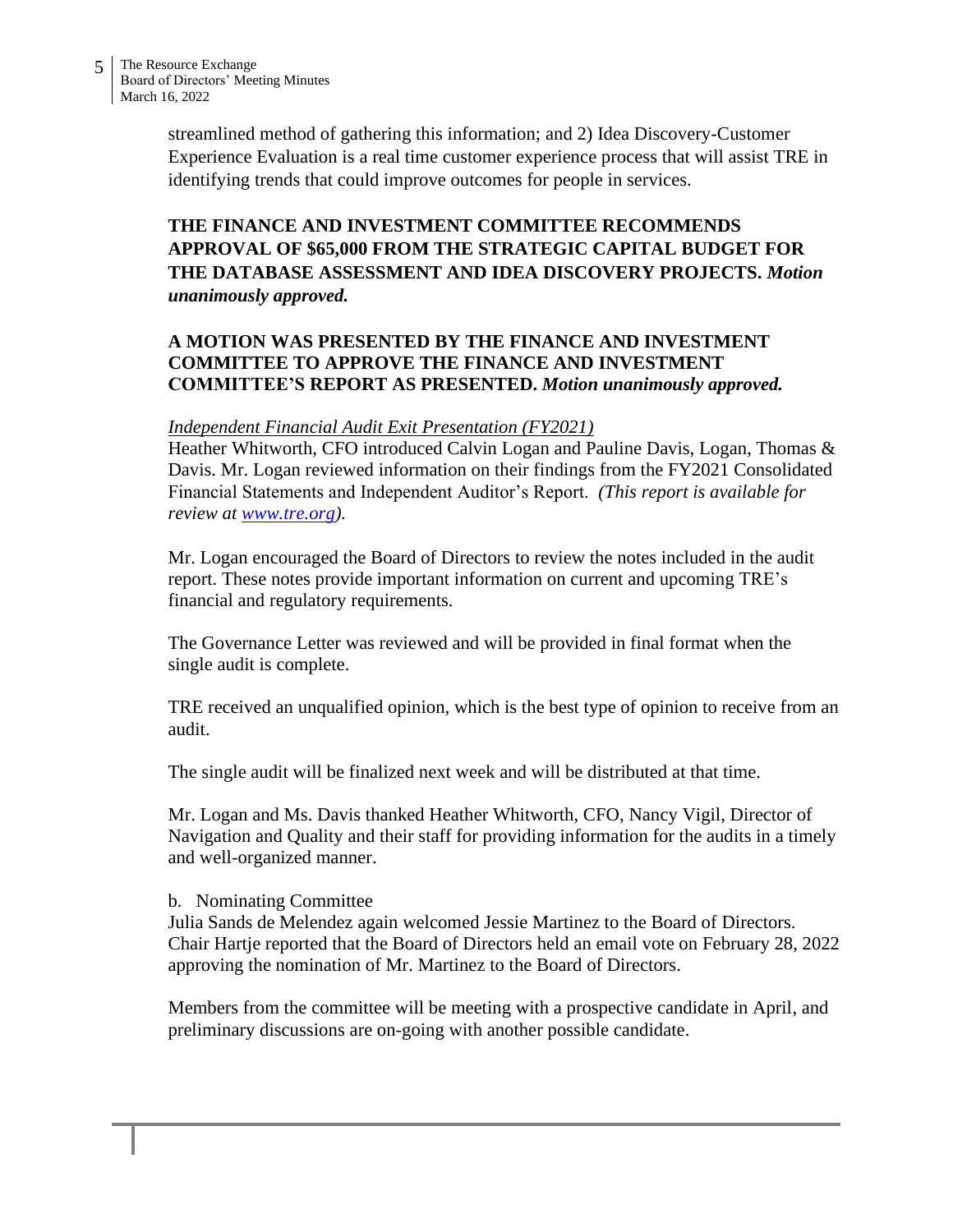Ms. Melendez and CEO Batchelor are awaiting information from El Pomar and Pikes Peak United Way regarding their programming work on diversity in Boards.

Chair Hartje thanked George Mentz for volunteering to be the Nominating Committee Chair beginning July 1, 2022.

### c. Executive Committee

*Single Entry Point (SEP) Contract –* Chair Hartje reported that the group continued discussions regarding the Colorado Department of Health Care Policy and Financing's (HCPF) interpretation of last fiscal year's contract for SEP services. HCPF determined that the contract was a cost-based reimbursement contract versus a fee for service contract (terminology used on contract and what TRE thought it was based on). TRE was not notified of this interpretation until September 2021, after the end of the fiscal year. TRE was then instructed to move SEP revenue to deferred revenue until the service is provided. Another large CCB is in the process of pursuing legal action regarding this HCPF interpretation.

*Transportation Services –* An update was provided on the transportation issues in the northern part of El Paso County. A group of TRE Board members and staff and parents met with Senator Bob Gardner and Representative Mary Bradfield to discuss these issues.

Lois Landgraf, Chair of TRE's Legislative Committee stated that she will continue to follow-up with our legislators. Ms. Landgraf also shared that the Pikes Peak Area Council of Governments (PPACG) may be a resource for a remedy to get services to those areas that fall outside of the parameters for Colorado Springs service.

It was also suggested that TRE take an opportunity to educate candidates for public office of the issues for people with disabilities throughout the state.

CEO Batchelor added that Metro Mobility does not cover all areas of the city nor outlying areas of El Paso County. In addition, the Medicaid rates are so poor that other agencies providing transportation services for people with disabilities cannot afford to provide this non-medical transportation service.

CEO Batchelor shared information provided by Alliance (TRE is a member) that the Governor's budget does include funding to align rates better so that people using HCBS waivers would possibly obtain these services. Specific information on this budget recommendation and the specific rate increase has not been received at this time.

*TRE Board Members' Email* – Chair Hartje shared instructions from Wipfli (TRE IT contractor) on how to access your @tre.org account for sending emails on behalf of Board responsibilities for TRE. Tammie Engram, Executive Assistant, will forward those instructions to TRE Board members.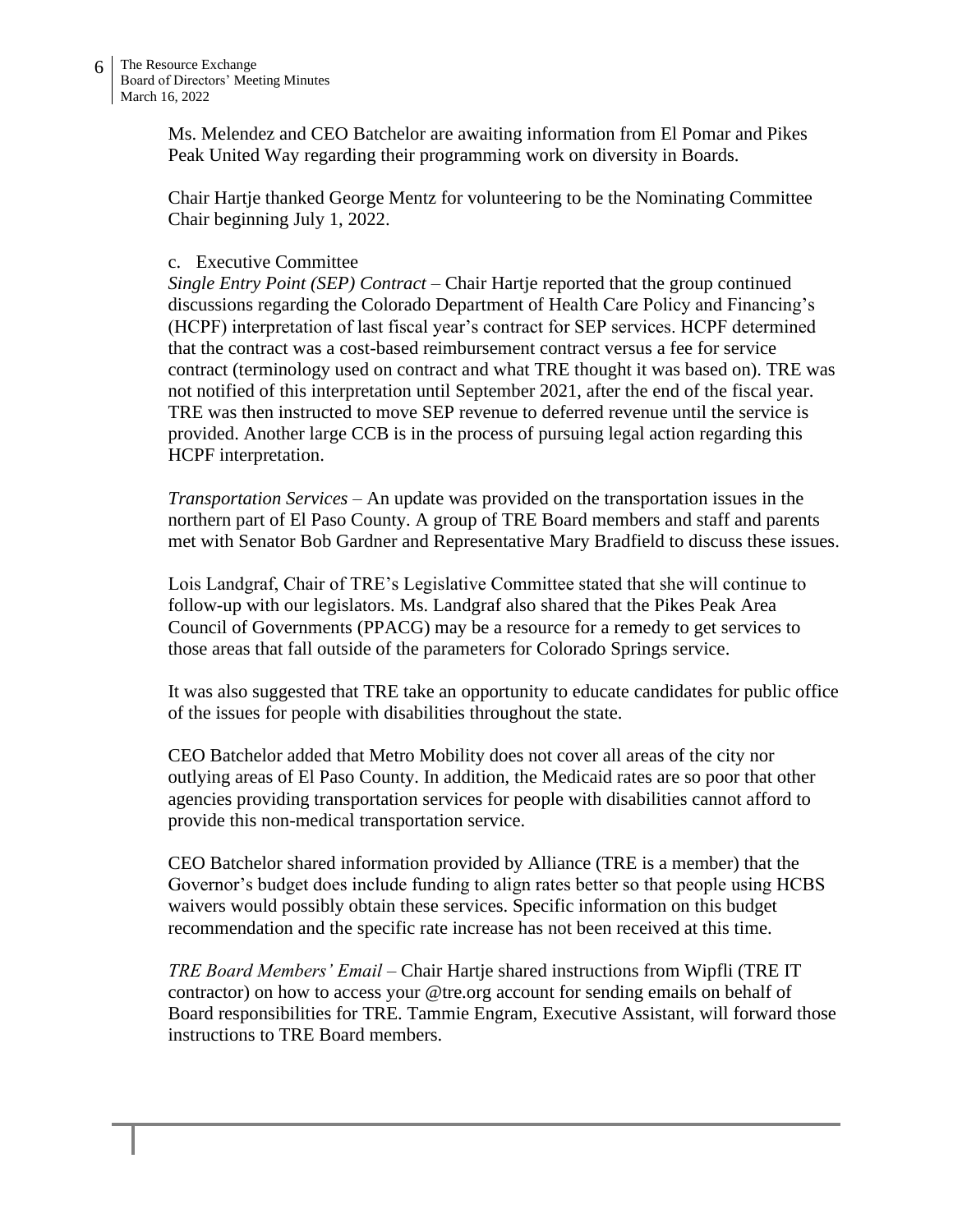*Complaints from families* – Chair Hartje thanked CEO Batchelor for handling complaints coming to the Board of Directors in a timely manner.

# **VII. CHIEF EXECUTIVE OFFICER'S REPORT**

*Early Intervention* – The Request for Proposal (RFP) on Early Intervention Evaluation Services was received. It is due no later than April 4, 2022 and will be effective July 1, 2022. TRE is responding to this request.

# **VIII. NEW BUSINESS**

*Strategic* Focus – April's Strategic Focus will be Systems to Support Success. Wipfli will present information on projects in process and will review TRE's IT Roadmap (developed by Wipfli) outlining possible future priorities.

*May 2022 Board of Directors' Meeting* – The Arc Pikes Peak Region has graciously agreed to host the May 18, 2022 TRE Board of Directors' meeting. More information will be shared soon.

# **IX. OLD BUSINESS**

a. Diversity, Equity and Inclusion Workgroup Update CEO Batchelor shared that the Book Club is now reading *Disability Visibility: First Person Stories from the 21st Century,* by Alice Wong*.* It is an excellent book of essays and stories written by people with disabilities conveying their experiences.

### b. 6385 Corporate Drive LLC Update

Chris Cipoletti, Consultant reported that negotiations continue with a group interested in leasing approximately 2500SF on the third floor.

The Board of Directors for 6385 Corporate Drive LLC met on March 2, 2022, to discuss the empty space on the first floor and whether the event space planning should continue. The group felt that another business venture may not be the best decision at this time.

An informational meeting is being scheduled with individuals who manage/operate event spaces in Denver to determine if a partnership like this is a feasible option.

CEO Batchelor has also contacted Olive Real Estate to inform them that that space is available for traditional leasing options.

The hard launch of New Altitude is scheduled for April 1, 2022. Internal signage will be completed by mid-April.

Work continues on the financial tracking of expenses by updating the Common Area Maintenance (CAM) adjustments, janitorial services, utilities, insurance and other expenses shared by tenants in the building.